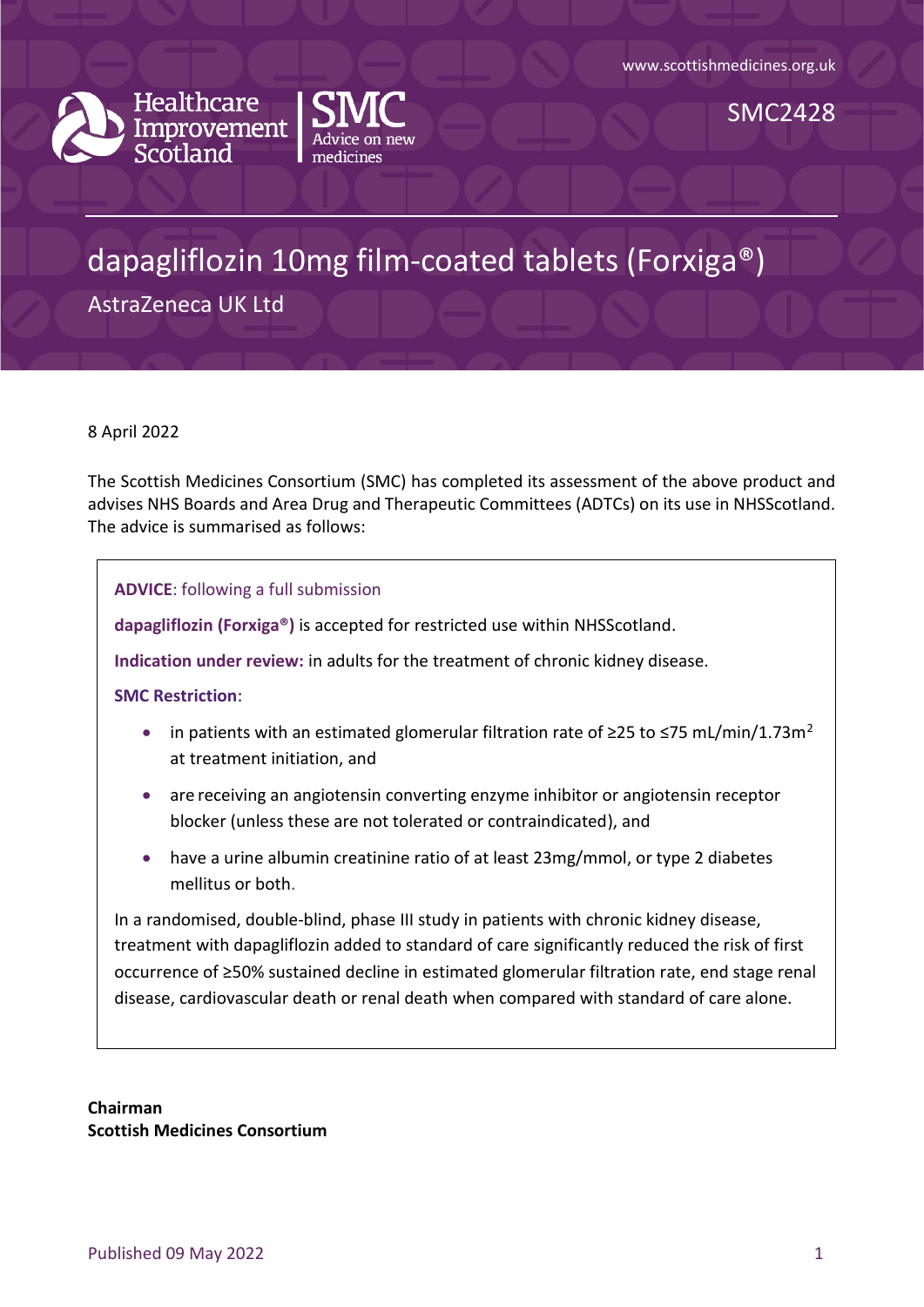#### Indication

In adults for the treatment of chronic kidney disease.<sup>1</sup>

#### Dosing Information

The recommended dose is 10mg dapagliflozin once daily.

Dapagliflozin can be taken orally once daily at any time of day with or without food. Tablets are to be swallowed whole.

In the DAPA-CKD study, dapagliflozin was administered in conjunction with other chronic kidney disease related therapies.

It is not recommended to initiate treatment with dapagliflozin in patients with an estimated glomerular filtration rate (eGFR) <15mL/min/1.73m<sup>2</sup>. Please see Summary of product characteristics (SPC) for further information on special warnings and precautions for use for patients with renal impairment. 1

### Product availability date

9 August 2021

#### Summary of evidence on comparative efficacy

Dapagliflozin is a sodium-glucose co-transporter 2 (SGLT2) inhibitor. Inhibition of SGLT2 reduces reabsorption of glucose and sodium in the proximal renal tubule, which leads to urinary excretion of glucose and osmotic diuresis. An increase in the delivery of sodium to the distal tubule is believed to increase tubuloglomerular feedback and reduce intraglomerular pressure. These effects lead to a reduction in volume overload, reduced blood pressure and lower preload and afterload, which may have beneficial effects on cardiac remodelling and preserve renal function. The cardiac and renal benefits of dapagliflozin are not solely dependent on the blood glucoselowering effect and not limited to patients with diabetes mellitus as demonstrated in the DAPA-HF and DAPA-CKD studies.<sup>1</sup>

The submitting company has requested that SMC considers dapagliflozin when positioned for use in patients with chronic kidney disease (CKD) and an estimated glomerular filtration rate (eGFR) of ≥25 to ≤75 mL/min/1.73m<sup>2</sup> at treatment initiation, who are receiving an angiotensin converting enzyme (ACE) inhibitor or angiotensin receptor blocker (ARB), unless these are not tolerated.

The key evidence supporting the efficacy and safety of dapagliflozin in the indication under review comes from DAPA-CKD, an international, randomised, double-blind, parallel group, phase III study in patients with CKD, with and without type 2 diabetes mellitus**.** This study recruited adult patients with an eGFR ≥25 and  $\leq 75$ mL/min/1.73m<sup>2</sup> and albuminuria with urine albumin creatinine ratio (uACR) ≥23 and ≤565 mg/mmol at screening. Eligible patients were also receiving a stable and maximum tolerated labelled daily dose of an ACE inhibitor or ARB for at least 4 weeks before screening, if not medically contraindicated (97% of patients were treated with ACE inhibitor or ARB, at randomisation).<sup>2, 3</sup>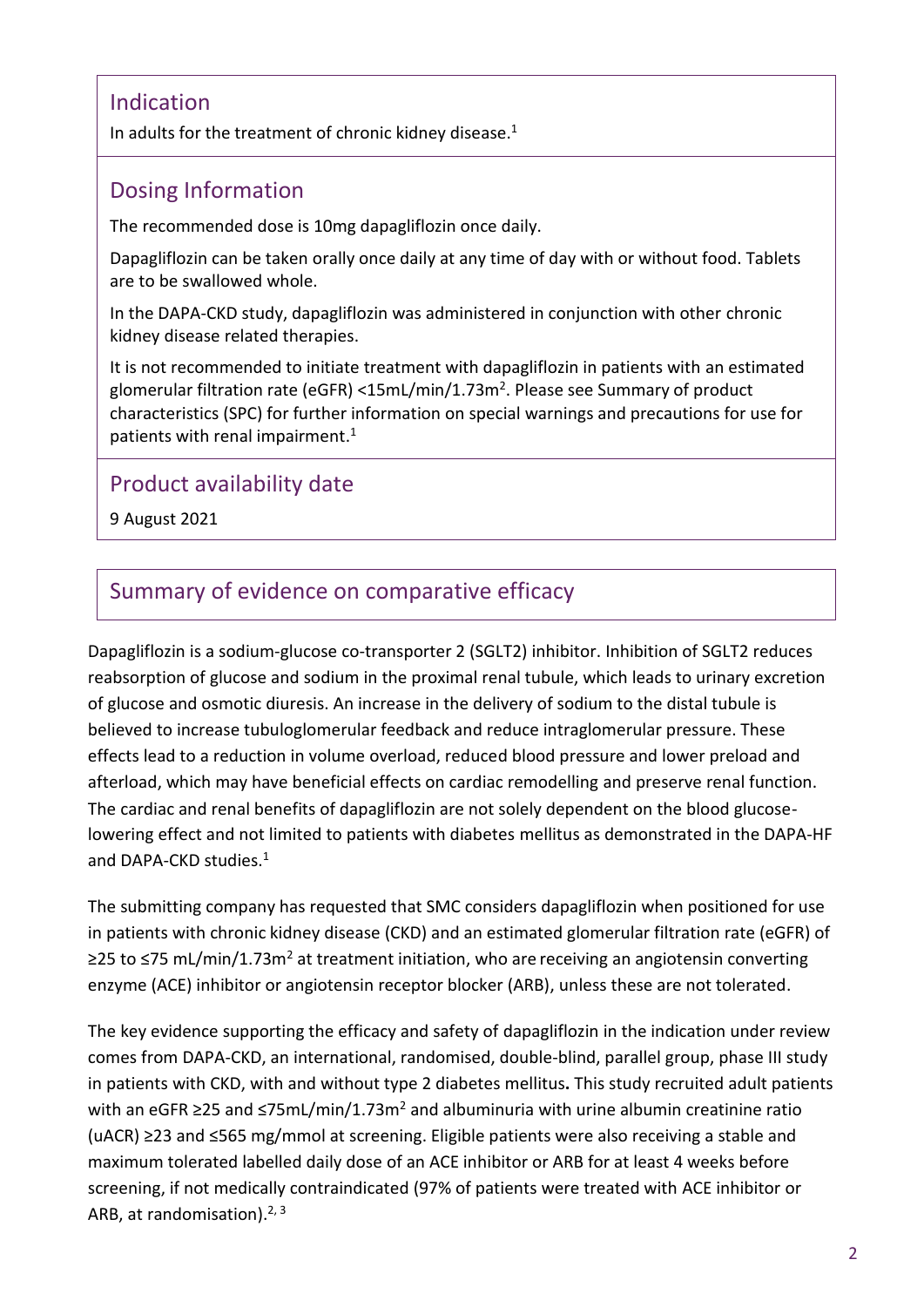Patients were randomised equally to receive dapagliflozin 10mg (n=2,152; dose could be reduced to 5mg if clinically indicated) or placebo (n=2,152), orally once daily. In addition to their treatment with ACE inhibitor or ARB (unless medically contraindicated), patients received background standard of care for CKD complications (such as hyperphosphataemia, hyperparathyroidism, hyperkalaemia, acidosis and renal anaemia), cardiovascular (CV) risk factors (for example blood pressure, lipids, and antithrombotic treatment), and diabetes mellitus. The subset of patients with type-2 diabetes mellitus (T2DM) at randomisation continued their T2DM treatment, based on established clinical guidelines and local laboratory values. Randomisation was stratified according to T2DM status (with or without) and UACR (>113 and ≤113 mg/mmol).<sup>2</sup>

The primary composite outcome was the time to the first occurrence of any of the components of this composite:

- ≥50% sustained decline in eGFR from baseline, based on two consecutive central laboratory values at least 28 days apart,
- reaching end stage renal disease (ESRD; sustained eGFR  $\leq$ 15mL/min/1.73m<sup>2</sup> or, chronic dialysis treatment for at least 28 days [or dialysis treatment was stopped before day 28 due to death, futility or patient electing to stop dialysis and the renal deterioration is deemed irreversible] or, receiving a renal transplant),
- CV death,
- $\bullet$  renal death.<sup>2,3</sup>

A hierarchical statistical testing strategy was applied in the study for the primary and three secondary efficacy outcomes with no formal testing of outcomes after the first non-significant outcome in the hierarchy (in the order of presentation in Table 1). With the exception of eGFR outcomes, all primary and secondary outcomes were adjudicated by a blinded independent review committee in the full analysis set (FAS), which included all randomised patients.<sup>2, 3</sup>

DAPA-CKD was an event-driven study that was stopped early, after a median follow-up of 2.4 years, due to clear efficacy. Dapagliflozin was superior to placebo in reducing the incidence of the primary composite and secondary outcomes. See details in Table 1 below.<sup>2, 3</sup>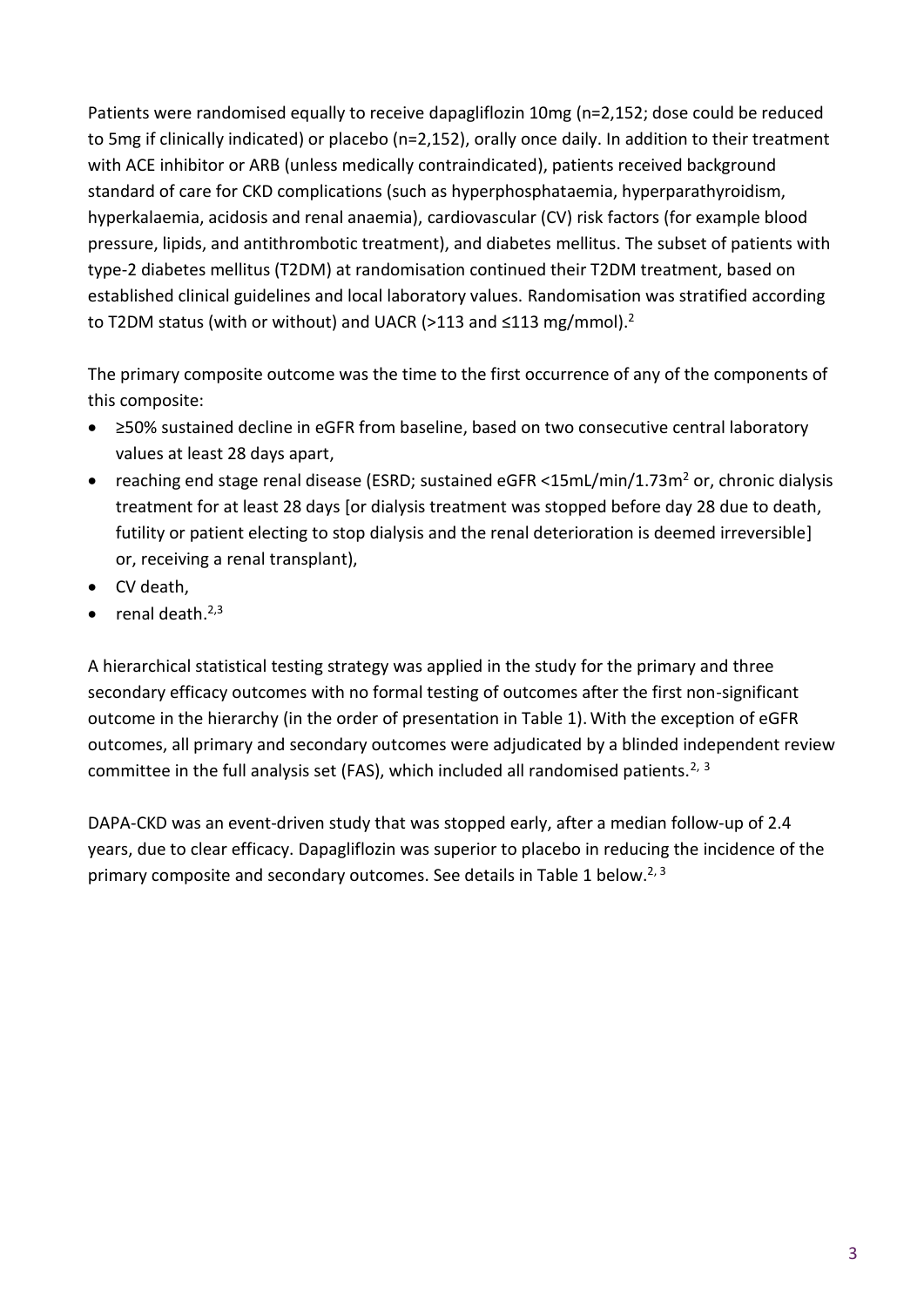|  |  | Table 1: Primary and secondary efficacy outcome results from DAPA-CKD (FAS). <sup>2, 3</sup> |  |
|--|--|----------------------------------------------------------------------------------------------|--|
|--|--|----------------------------------------------------------------------------------------------|--|

|                                                                                                  | <b>Dapagliflozin</b><br>$(N=2, 152)$ | <b>Placebo</b><br>$(N=2, 152)$ | <b>Hazard ratio</b><br>(95% CI)   | p-value |
|--------------------------------------------------------------------------------------------------|--------------------------------------|--------------------------------|-----------------------------------|---------|
| <b>Primary efficacy outcome</b>                                                                  |                                      |                                |                                   |         |
| Composite of ≥50% eGFR decline,<br>ESRD and renal or CV death, % of<br>patients with event (n/N) | 9.2%<br>(197/2152)                   | 14%<br>(312/2152)              | 0.61<br>$(0.51 \text{ to } 0.72)$ | < 0.001 |
| <b>Secondary efficacy outcomes</b>                                                               |                                      |                                |                                   |         |
| Composite of ≥50% eGFR decline,<br>ESRD and renal death, % of patients<br>with event $(n/N)$     | 6.6%<br>(142/2152)                   | 11%<br>(243/2152)              | 0.56<br>$(0.45 \text{ to } 0.68)$ | < 0.001 |
| Composite of CV death and<br>hospitalisation for HF, % of patients<br>with event $(n/N)$         | 4.6%<br>(100/2152)                   | 6.4%<br>(138/2152)             | 0.71<br>$(0.55 \text{ to } 0.92)$ | 0.0089  |
| Death from any cause, % of<br>patients with event (n/N)                                          | 4.7%<br>(101/2152)                   | 6.8%<br>(146/2152)             | 0.69<br>$(0.53 \text{ to } 0.88)$ | 0.0035  |

*Abbreviations: CI = confidence interval; CV =cardiovascular; eGFR = estimated glomerular filtration rate; ESRD = end stage renal disease; FAS = Full Analysis Set; HF = heart failure.*

Based on the Kaplan-Meier plot for the primary composite outcome, dapagliflozin and placebo curves separated early at around 4 months and continued to do so over the study period. In addition, all four components of the primary outcome (descriptively assessed) favoured the dapagliflozin group; however, the treatment effect was mainly driven by the components ≥50% sustained decline in eGFR (hazard ratio [HR]: 0.53 [0.42 to 0.67]) and ESRD (HR: 0.64 [0.50 to 0.82]). The endpoint ESRD was predominantly driven by decline in eGFR below 15 mL/min/1.73m<sup>2</sup>. For the component renal death, only eight events were reported in total. The component CV death was numerically lower in the dapagliflozin group (HR: 0.81 [95% CI: 0.58 to 1.12]).<sup>1</sup>

The treatment benefit of dapagliflozin on the primary efficacy outcome was generally consistent across subgroups (including by T2DM status, uACR, and eGFR at baseline).<sup>2</sup>

Health Related Quality of Life (HRQoL) was assessed using two questionnaires: the Kidney Disease Quality of Life-36 (KDQOL™-36; a self-reported questionnaire that combines generic and diseasespecific components to assess the HRQoL of patients with CKD), and the generic EuroQol fivedimensional five-level questionnaire (EQ-5D-5L).<sup>3</sup> No clinically relevant changes were seen at 12, 24 and 36 months compared to baseline for either group with these outcomes.<sup>2</sup>

The submitting company provided additional supportive evidence from two randomised, doubleblind, phase III studies that compared dapagliflozin with placebo in different patient populations. DECLARE-TIMI 58 (N=17,160) included patients with T2DM, with or without albuminuria (30% of patients had albuminuria with uACR ≥30mg/g) at risk of CV events or with CV disease; only a small proportion of patients had CKD (7.4% of patients had eGFR <60mL/min/1.73m<sup>2</sup>).<sup>1</sup> DAPA-HF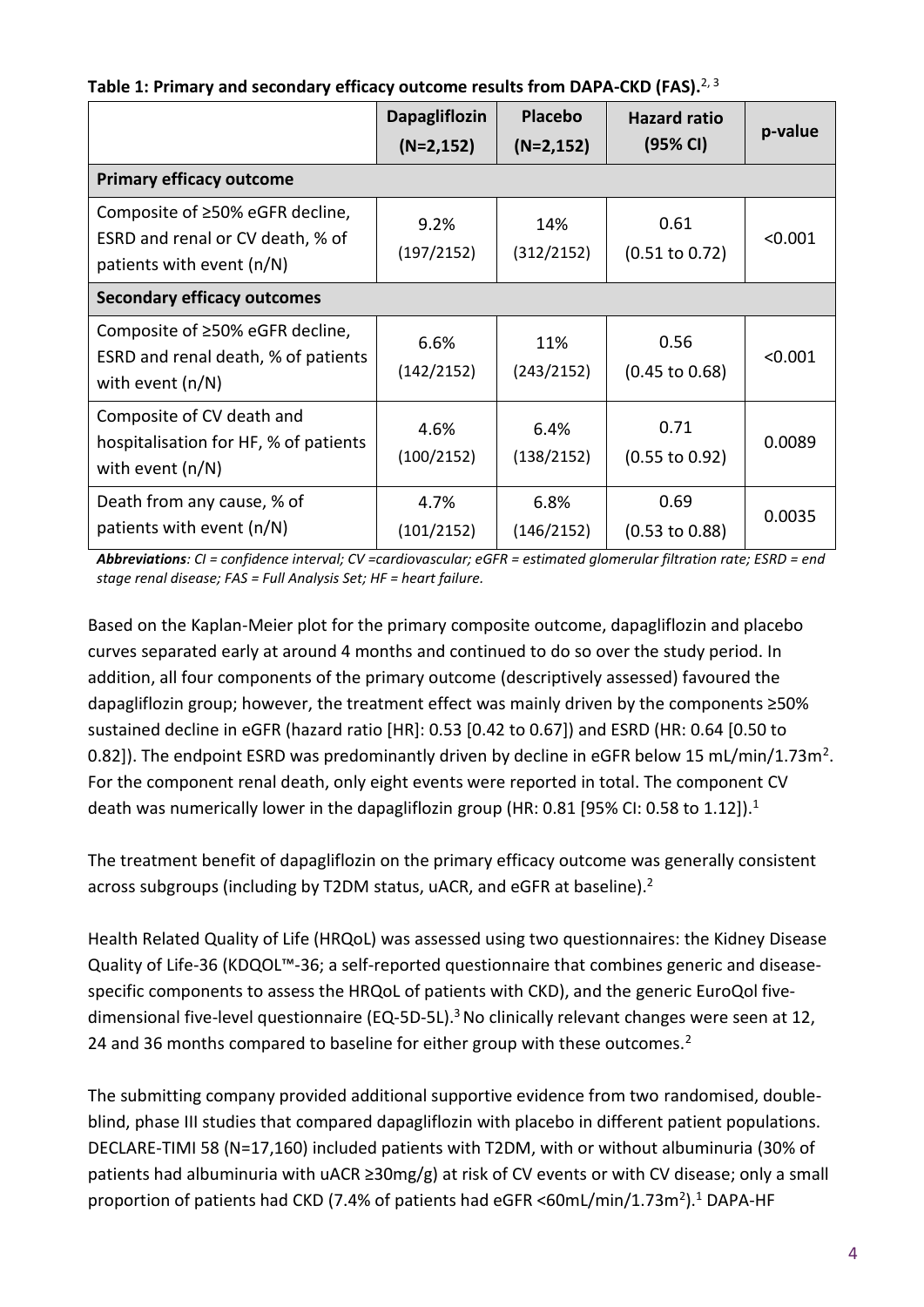(N=4,744) included patients with heart failure with reduced ejection fraction, with or without T2DM; all patients had an eGFR ≥30mL/min/1.73m<sup>2</sup> (41% of patients had eGFR  $<$ 60mL/min/1.73m<sup>2</sup>).<sup>1</sup> The results of subgroup analyses suggested that dapagliflozin provides a treatment effect in a broader CKD population than the DAPA-CKD study.

The submitting company also performed an anchored matching-adjusted indirect comparison (MAIC) to compare the efficacy of dapagliflozin versus canagliflozin in patients with CKD who also have T2DM. However, they considered that canagliflozin was not a relevant comparator in Scotland and the results of this MAIC were only used in scenario analysis in the economics.

### Summary of evidence on comparative safety

Overall, the safety profile of dapagliflozin in the DAPA-CKD study was considered similar to that previously seen with dapagliflozin for other indications and no new safety concerns have been raised. There is limited experience with initiating treatment with dapagliflozin in patients with eGFR <25mL/min/1.73m<sup>2</sup>, and no experience with initiating treatment in patients with eGFR <15mL/min/1.73m<sup>2</sup>.<sup>1,2</sup>

In the DAPA-CKD study, the median duration of exposure in the dapagliflozin group was 27.3 months and in the placebo group was 27.0 months. Adverse events (AEs) were considered possibly related to the investigational product in 13% (275/2149) of patients in the dapagliflozin group and 10% (222/2149) in the placebo group. In the dapagliflozin and placebo groups respectively, patients with a reported serious AE on-treatment were 28% versus 31%, patients with a dose reduction due to treatment emergent AEs were 1.8% versus 1.4%, the proportion of AEs that led to dose interruptions were 13% versus 12%, and patients discontinuing therapy due to an AE were 5.5% versus 5.7%.<sup>2</sup>

The most frequently reported serious AEs on treatment with an incidence ≥1% in the dapagliflozin group versus the placebo group were: acute kidney injury (1.7% versus 2.0%), pneumonia (1.7% versus 2.7%), cardiac failure (1.6% versus 2.2%), acute myocardial infarction (1.3% versus 1.8%), end stage renal disease (1.1% versus 1.3%), ischaemic stroke (1.0% versus 1.0%), chronic kidney disease (0.7% versus 1.3%), and angina unstable (0.6% versus 1.0%). In the dapagliflozin group versus the placebo group, patients with an AE with an outcome of death were 3.1% and 4.0% ontreatment and 4.9% and 7.4% on- and off- treatment. In both treatment groups, most deaths occurred due to cardiac disorders.<sup>2</sup>

#### Summary of clinical effectiveness issues

Chronic kidney disease (CKD) is a common and serious progressive condition, associated with CV disease and increased risk of heart failure, premature death, ESRD, and the need for renal replacement therapy via dialysis or transplant. CKD is most commonly caused by diabetes (42%), hypertension (18%), and glomerulonephritis of varying aetiologies (18%). Treatment of the risk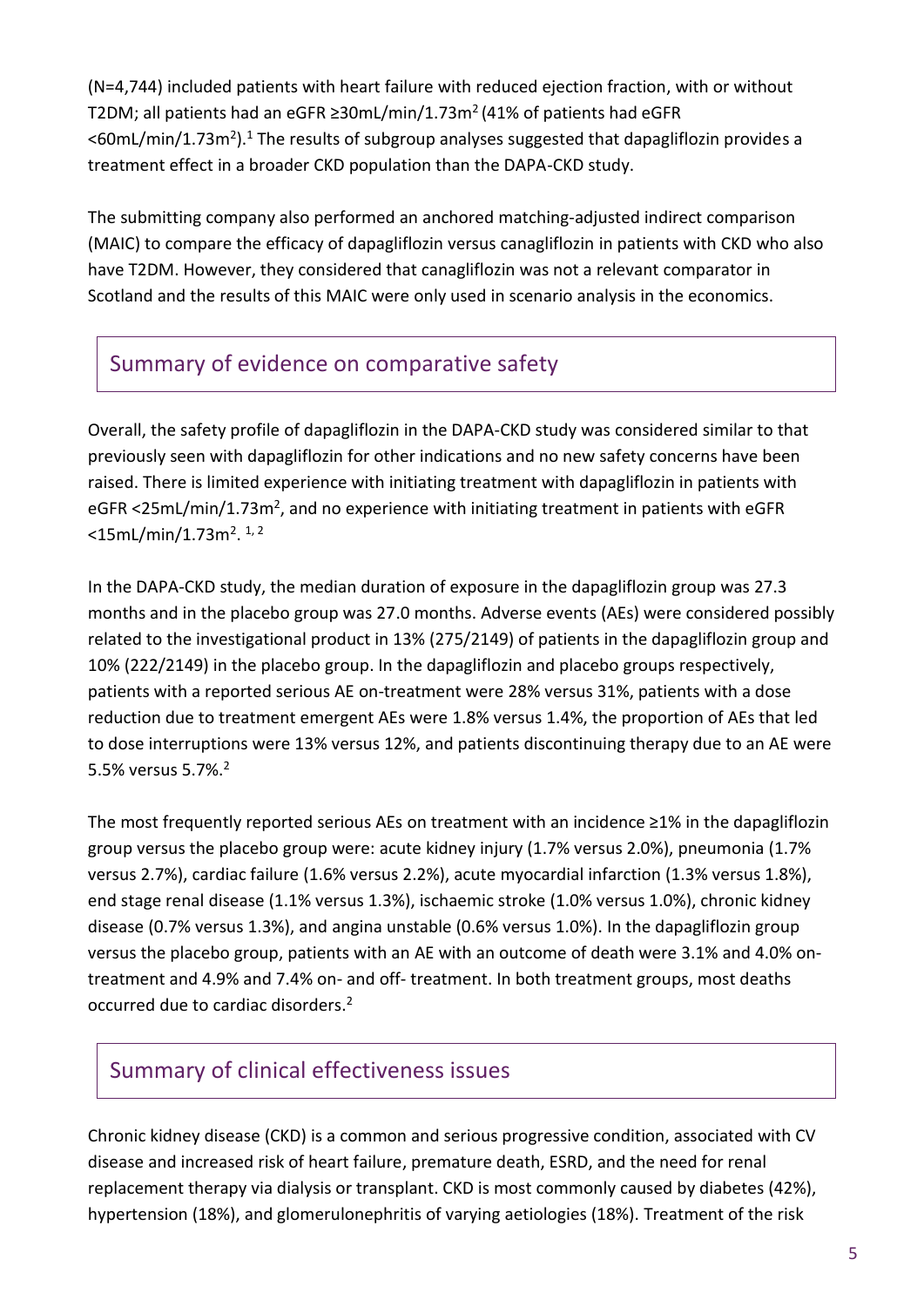factors associated with CKD progression are recommended. Standard of care for CKD patients consists of blood pressure and proteinuria control with renin-angiotensin-aldosterone system blockade (ACE inhibitors or ARBs) combined with management of CV risk (including with antihypertensive medicines, statins and antiplatelet medicines) and/or glycaemic control as necessary. Canagliflozin, another SGLT2 inhibitor, is licensed for the treatment of adults with insufficiently controlled T2DM as an adjunct to diet and exercise, which includes use as an add on to standard of care for the treatment of diabetic kidney disease.<sup>4</sup> UK guidelines recommend SGLT2 use in adults with CKD (if albuminuria exceeds 25 or 30mg/mmol) and with or without T2DM (for patients with eGFR ≥25mL/min/1.73m<sup>2</sup>).<sup>6-7</sup> Clinical experts consulted by SMC considered that dapagliflozin fills an unmet need in this therapeutic area, namely by providing an add-on to standard of care that could help slow CKD progression.

The submitting company has requested that SMC consider dapagliflozin when positioned for use in patients with CKD and an eGFR of  $\geq$ 25 to  $\leq$ 75 mL/min/1.73m<sup>2</sup> at treatment initiation, who are receiving an ACE inhibitor or ARB, unless these are not tolerated. Compared with the licensed indication, this positioning population more closely reflects the DAPA-CKD study population. However, it includes patients with UACR <23mg/mmol without T2DM, a population in whom there is limited supporting data, and does not explicitly include patients with a contraindication to an ACE inhibitor or ARB.

In DAPA-CKD, treatment with dapagliflozin when added to standard of care (which included an ACE-inhibitor or ARB, unless medically contraindicated) significantly reduced the risk of first occurrence of the primary composite outcome (≥50% sustained decline in eGFR from baseline, reaching ESRD, or CV or renal death) by 39% when compared with standard of care alone; this was considered clinically relevant. The treatment effect was mainly driven by the components ≥50% sustained decline in eGFR and ESRD. Secondary outcomes and subgroups analyses were supportive and consistent with the primary outcome results for the overall population.<sup>2</sup>

However, the licensed indication is wider than DAPA-CKD study population. Specifically, study DAPA-CKD did not include patients with eGFR <25 mL/min/1.73m<sup>2</sup>, with uACR <23mg/mmol<sup>7</sup>, or not on CKD standard of care (i.e. on stable and maximum tolerated labelled daily dose of ACE inhibitor or ARB [unless medically contraindicated]). To address the lack of data for these subgroups and to justify the extrapolation of DAPA-CKD data to a wider population, some data from supportive studies were presented. These included data from patients with uACR <23mg/mmol from DECLARE-TIMI 58<sup>6</sup>, which was conducted in patients with T2DM, who had or were at risk for atherosclerotic CV disease. However, robust data are still limited for some subgroups of patients that were not included within DAPA-CKD and completely lacking for others, such as the subgroup of patients without T2DM and with uACR <23mg/mmol. Thus, uncertainty remains around the generalisability of dapagliflozin effect to certain patient groups not represented in DAPA-CKD.

The submitting company defined the relevant comparator as standard of care, which encompasses a variety of treatment strategies to manage both the CKD itself and any underlying conditions and complications. They noted that canagliflozin has low uptake in Scottish clinical practice and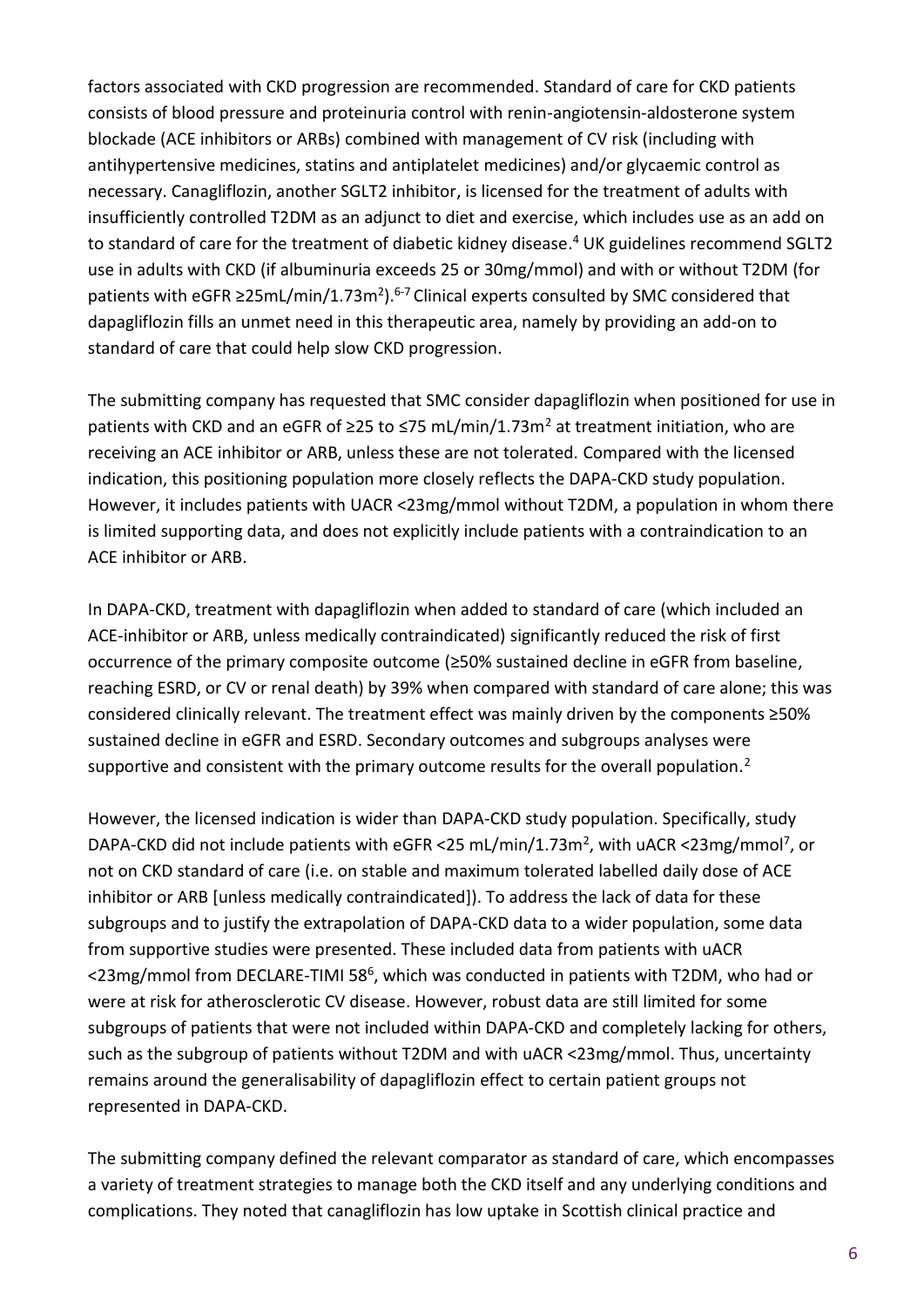considered that it is not a relevant comparator. Some uncertainty remains about the relevance of canagliflozin as a comparator in T2DM patients; however, clinical experts consulted by SMC considered that dapagliflozin would not displace any therapies

Clinical experts consulted by SMC considered that dapagliflozin is a therapeutic advancement in the treatment of adults with CKD due to significant efficacy. They suggested that the place in therapy of dapagliflozin is as an add-on to standard of care, which includes an ACE inhibitor or ARB unless not tolerated.

# Summary of comparative health economic evidence

The submitting company presented a cost-utility analysis evaluating dapagliflozin for the positioning outlined above. In the model, 10mg daily of dapagliflozin was taken by patients alongside their current standard of care (SOC). SOC could include ACE inhibitors and ARBs for the treatment of CKD and statins and antiplatelet medicines for CV disease risk management. Clinicians consulted by SMC agreed that dapagliflozin would be used as an add-on treatment to current care. Dapagliflozin was assumed to be continued up until the point of kidney transplant or intolerable AEs.

The model structure was a Markov model with monthly cycles and 9 mutually exclusive health states. These included 6 CKD states (stages 1, 2, 3a, 3b, 4 and 5). Additionally there was a dialysis state, a transplant state and an absorbing death state. The model assumed that patients could move between the CKD stages 1 to 5 in a forward and backward direction. Once a patient progressed to the point of renal replacement therapy (RRT) (dialysis or transplant), they could not return to any of the other CKD states. Patients could experience the transient events of heart failure, acute kidney injury (AKI) and a variety of AEs.

The main source of clinical evidence used in the economic case was from a combined dataset that brought together patient level data from the DAPA-CKD study and the DECLARE-TIMI study. <sup>3</sup> For the purposes of modelling, the placebo arm of that study was considered equivalent to SOC. From individual patient level data, transition matrices were derived describing the monthly probability of moving between the CKD stages 1 to 5. There were different probability matrices between the placebo and dapagliflozin arms, and separate matrices for the periods of 0 to 4 months and 5 months onwards. This temporal separation was to capture the initial sharper fall in eGFR and then slower decline seen in the dapagliflozin arm than the placebo arm. The company reported this as typical of SGLT2 inhibitors. Given the low number of transitions from the dialysis state to the transplant state within the DAPA-CKD study, these transition probabilities were sourced from the literature.

The probability of mortality, heart failure and AKI were all similarly derived from the combined dataset of DAPA-CKD and DECLARE-TIMI. However, to provide a better match to the expected outcomes in a Scottish population, each was subject to adjustment via multivariate regression. These regressions contained coefficients including the characteristics of the patient population,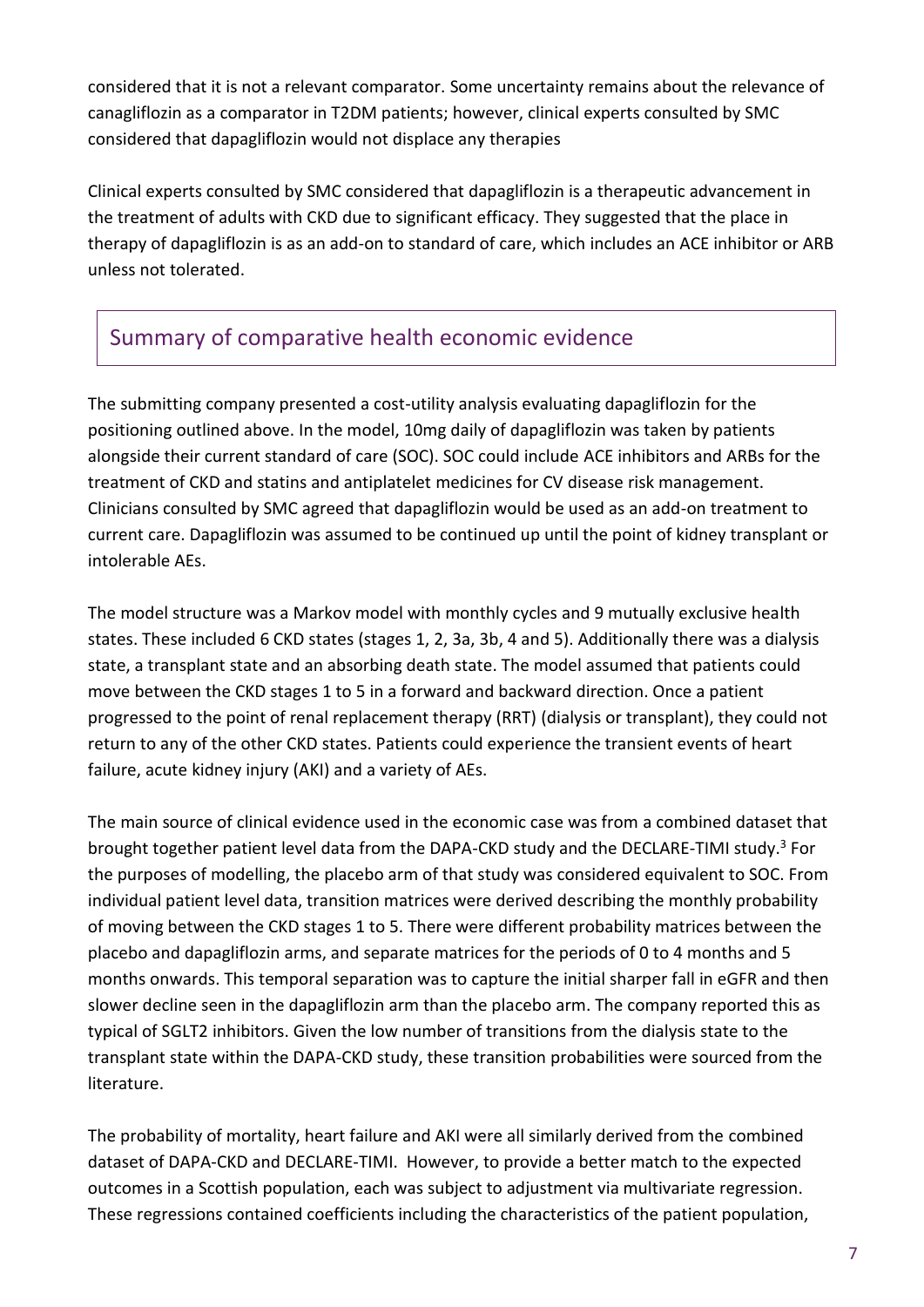whether they were on treatment and their eGFR status in order to estimate adjusted probabilities across each stage. In the case of mortality, the probability of death within the dialysis and transplant states were taken from the literature.

A similar regression based approach was taken to model quality of life. EQ-5D scores were collected as part of the DAPA-CKD study. Estimates, adjusted for patient characteristics, were presented for each stage of CKD as well as the transient events and AEs, with the values being common to the dapagliflozin and SOC arms of the model. Again, the values for transplant and dialysis were derived from the literature. Further where some of the AE probabilities lacked face validity these were also taken from the literature.

Medicine costs covered the acquisition costs for all treatments, including ACE inhibitors, ARBs, antiplatelet medicines and statins, as well as the treatment of AEs. There were no administration costs and no additional monitoring was assumed for those treated with dapagliflozin.

Each of the health states was attributed a cost that covered all aspects of care, excluding the medicines costs that were accounted for separately. These costs were taken from the literature and increased in value from £1,211 per year for CKD stages 1 to 3b<sup>9</sup> to £32,360 per year for those receiving dialysis  $^{10}$ . Transplant was associated with an initial cost of £25,472  $^{11}$  and a subsequent annual maintenance cost of £5,949<sup>12</sup>. Transient events were costed separately.

The base case economic results are presented in the table below:

|   |                                                                                              | Incremental<br>cost | Incremental<br><b>QALYS</b> | Incremental<br>cost<br>effectiveness<br>ratio |
|---|----------------------------------------------------------------------------------------------|---------------------|-----------------------------|-----------------------------------------------|
| 1 | <b>Broad population (weighted average based</b><br>on the three populations presented below) | £1,296              | 0.209                       | £6,209                                        |
| 2 | DAPA-CKD like population with uACR ≥22.6<br>mg/mmol (sub-analysis 1)                         | $-E2,348$           | 0.361                       | Dominant                                      |
| 3 | CKD patients with uACR <23 mg/mmol and<br>T2DM (sub-analysis 2)                              | £2,209              | 0.274                       | £8,071                                        |
| 4 | CKD patients with uACR <22.6 mg/mmol,<br>without T2DM (sub-analysis 3)                       | £1,187              | 0.033                       | £35,644                                       |

**Table 2: Base case economic results.**

**Abbreviations**: ACE: angiotensin-converting enzyme; ARB: angiotensin receptor blockers; CKD: chronic kidney disease; QALYs: quality-adjusted life years; uACR: urinary albumin creatinine ratio; T2DM: type 2 diabetes mellitus; dominant result is dapagliflozin being cheaper and more effective than the comparator. All populations are based on patients with an eGFR ≥25 to ≤75 ml/min/1.73 m<sup>2</sup> treated with ACE inhibitors/ARBs, as per the revised target population for this submission

The disaggregation of these values showed that in the model dapagliflozin increased the time spent in the earlier disease stages (Stages 1 to 3b) and reduced the time spent in the later stages (Stages 4 & 5 and RRT) relative to SOC. In particular, the occupancy of Stage 3b was higher in the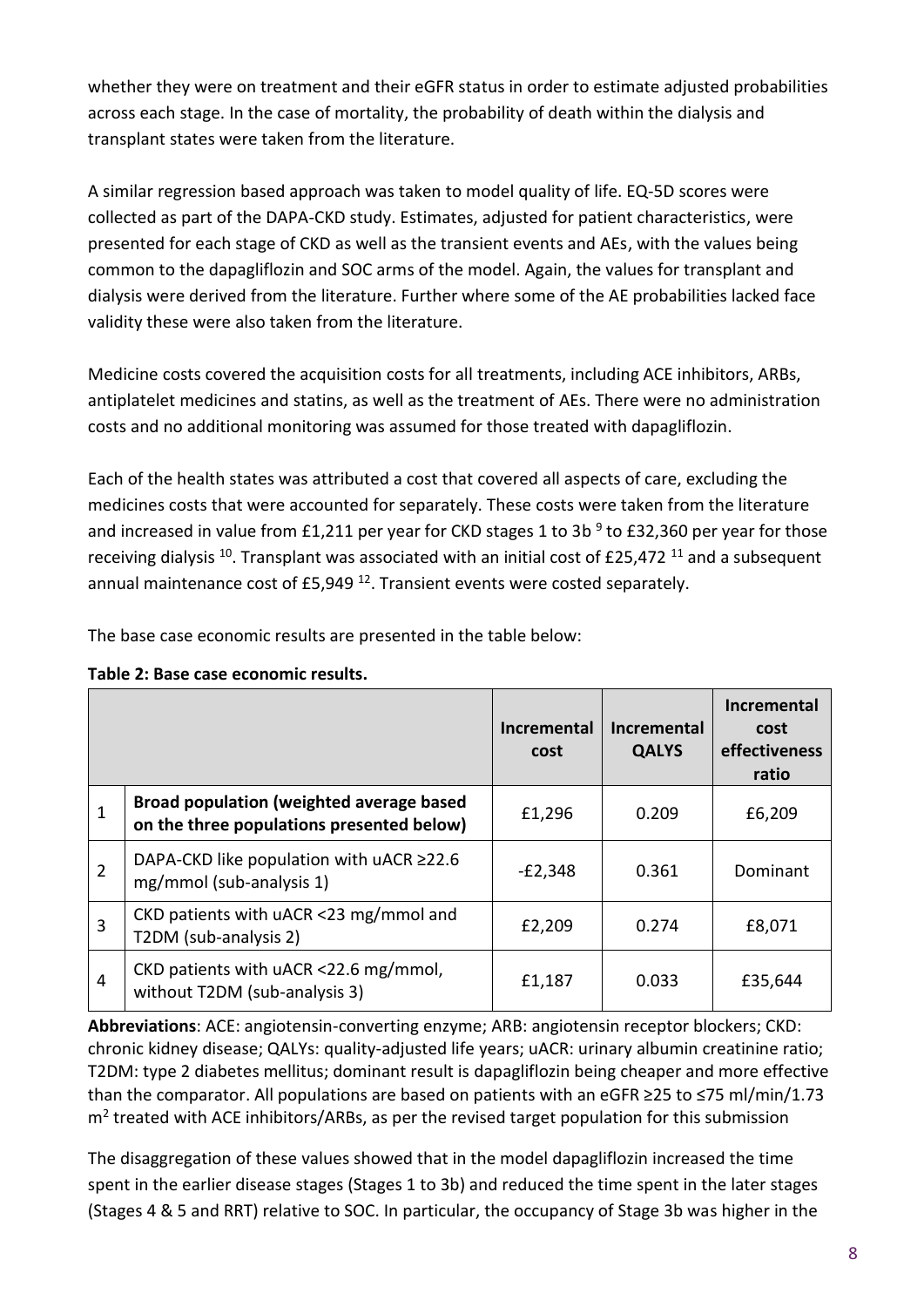dapagliflozin arm. This disease profile was associated with lower maintenance costs and higher health outcomes in the dapagliflozin group that offset the higher treatment costs.

As part of the economic case, the company submitted a variety of sensitivity and scenario analyses. A key selection of these is presented below, structured around the 'broad population' result presented in table 2 above.

| #  | <b>Base case description</b>                                      | <b>Scenario description</b>                                                         | <b>ICER</b>                                               |
|----|-------------------------------------------------------------------|-------------------------------------------------------------------------------------|-----------------------------------------------------------|
| 1  | Population matched on key<br>criteria to Scottish CKD<br>patients | Population matched to<br>subgroup of Scottish CKD<br>patients with comorbid<br>T2DM | Dominant<br>(dapagliflozin cheaper<br>and more effective) |
| 2  | Patients continue<br>dapagliflozin to transplant                  | Patients discontinue<br>dapagliflozin following<br>initiation of dialysis           | £8,037                                                    |
| 3  | Patients exit model at death   Patients exit model at RRT         |                                                                                     | £13,207                                                   |
| 14 | Cohort starting age 76.8<br>(time horizon of 23.2 years)          | Cohort starting age 60 (time<br>horizon of 40 years)                                | £4,559                                                    |
| 5  |                                                                   | Cohort starting age 65 (time<br>horizon 35 years)                                   | £4,990                                                    |

**Table 3: Summary of selected scenario analyses.**

Abbreviations: RRT- renal replacement therapy (dialysis or transplant), ICER= incremental cost effectiveness ratio

The strengths of the economic case were:

- The design of the economic model was appropriate and suitable to represent the clinical area.
- The company reported having validated the model and approach with a variety of experts and clinicians.

The limitations of the analysis were identified as:

- There are issues with the clinical data that have been used in the economic model, as noted in the clinical effectiveness section above. As a result, the cost-effectiveness result in the uACR<23 without T2DM group remains the most uncertain and, as shown in table 2, has the highest ICER. Further, there were key differences in terms of age, sex, smoking and treatment status between the study population and the population of people with CKD in Scotland. This introduces important generalisability issues into the analysis.
- Transition probabilities in the model were uncertain due to data limitations and the employed estimation approach. While the company reported these were endorsed by clinical experts, they had questionable face validity and were not extensively explored in sensitivity analysis.
- To try and correct for the differences between the study and Scottish licensed populations, the company used multivariate analysis to adjust several inputs such as mortality and the frequency of transient health events. The approaches taken towards these adjustment may have introduced bias.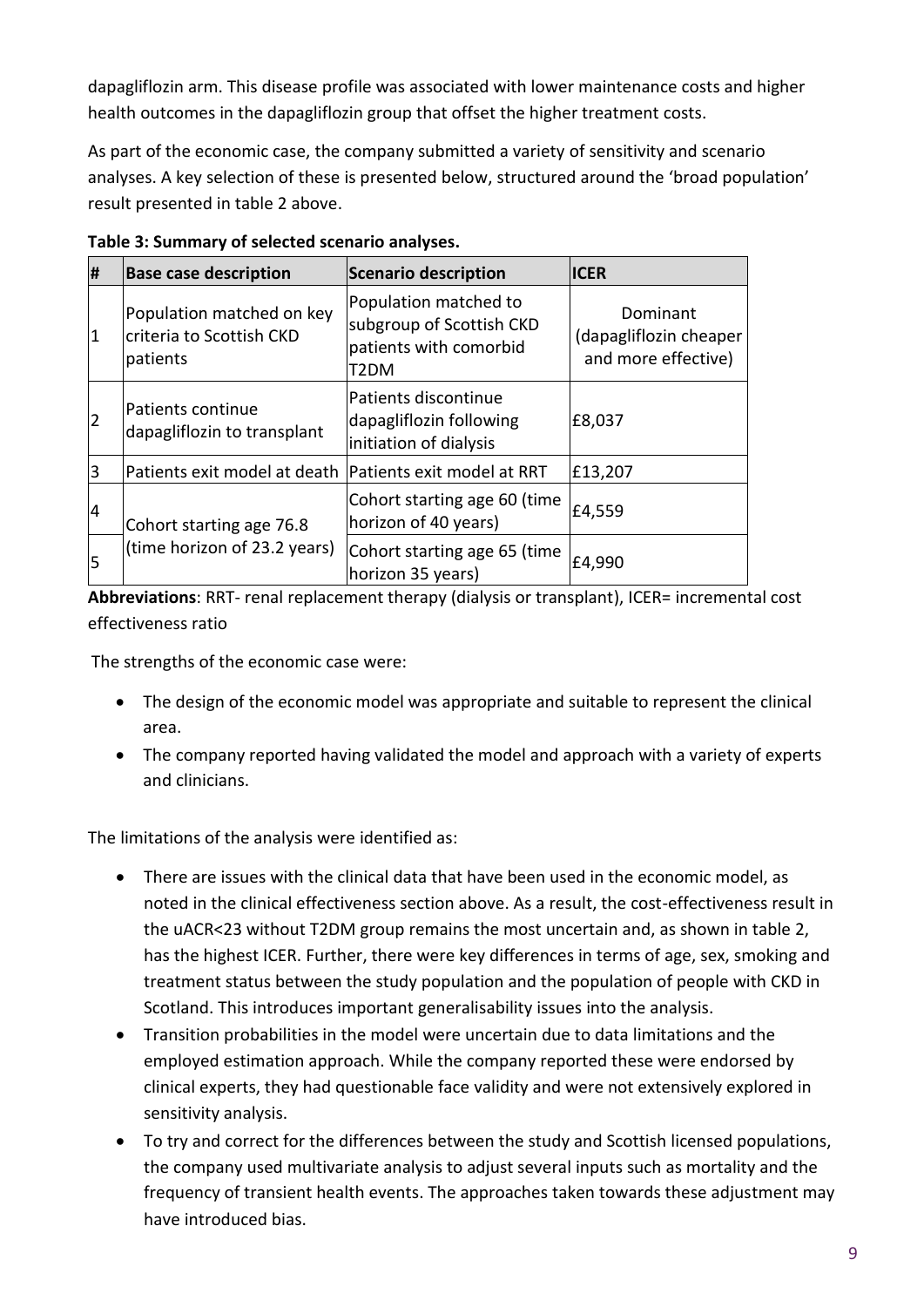• The maintenance costs used across the early stages of CKD 1 to 3b were consistent, possibly underestimating the costs for the higher stages of that range. Dapagliflozin was modelled as having increased the time spent in stages 3a and 3b over SOC, and so underestimates of the costs in those stages would artificially lower the ICER.

Given these issues, dapagliflozin is accepted for restricted use in patients with chronic kidney disease (CKD) and

- an estimated glomerular filtration rate (eGFR) of  $\geq$ 25 to  $\leq$ 75 mL/min/1.73m<sup>2</sup> at treatment initiation, and
- are receiving an ACE inhibitor or ARB, unless these are not tolerated or contraindicated and
- have a uACR of at least 23 mg/mmol, or type 2 diabetes mellitus or both.

Summary of patient and carer involvement

No patient group submission was received.

# Additional information: guidelines and protocols

The National Institute for Health and Care Excellence (NICE) published in August 2021 'Chronic Kidney Disease: Assessment and Management' [NG203]. <sup>5</sup> These defined the levels of estimated glomerular filtration rate (eGFR) and urine albumin-to-creatinine ratio (UACR) used to classify CKD into stages with varying risk of adverse outcomes. An eGFR <15ml/min/1.73m<sup>2</sup> indicates kidney failure, or end-stage kidney disease [ESKD]). Recommendations are made in regards to the treatment of risk factors associated with CKD progression; such as cardiovascular disease, diabetes, hypertension and proteinuria. For adults with CKD and diabetes (type 1 or 2) an angiotensin receptor blocker (ARB) or an angiotensin converting enzyme (ACE) inhibitor are recommended (titrated to the highest licensed dose that the person can tolerate) if albumin: creatinine ratio (ACR) is 3mg/mmol or more. If patients have CKD without diabetes, an ARB or an ACE inhibitor are also recommended (titrated to the highest licensed dose that they can tolerate), if ACR is 70mg/mmol or more. If patients have hypertension or cardiovascular disease, recommendations include antihypertensive medicines, statins and antiplatelet medicines, respectively.

NICE guideline  $[NG28]^{6}$  on "Type 2 diabetes in adults: management" recommends that for adults with type 2 diabetes and CKD who are taking an ARB or an ACE inhibitor (titrated to the highest licensed dose that they can tolerate), an SGLT2 inhibitor (in addition to the ARB or ACE inhibitor) should be offered if ACR is over 30mg/mmol and they meet the criteria in the marketing authorisation (including relevant estimated glomerular filtration rate [eGFR] thresholds) and it should be considered if ACR is between 3 and 30mg/mmol and they meet the criteria in the marketing authorisation (including relevant eGFR thresholds). These guidelines predate the availability of dapagliflozin.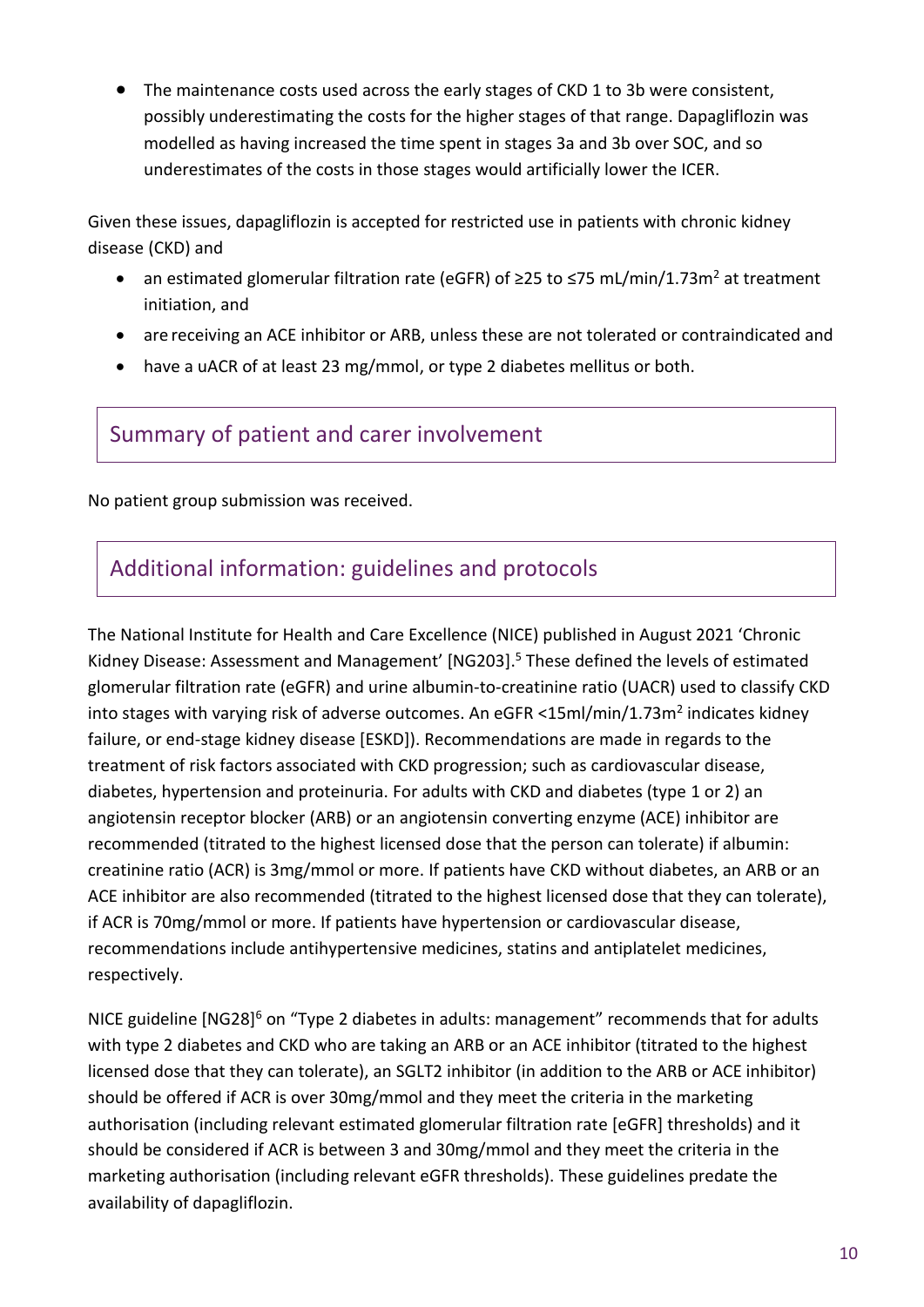The UK Kidney Association published in October 2021 "Clinical Practice Guideline : Sodium-Glucose Co-transporter-2 (SGLT-2) Inhibition in Adults with Kidney Disease".<sup>7</sup> This guideline recommends the initiation of SGLT-2 inhibitors in people with kidney disease caused both by type 2 diabetes and other causes down to an eGFR of 25mL/min/1.73m<sup>2</sup>, if albuminuria exceeds 25mg/mmol. The guideline highlights that the evidence for this is strongest in people with type 2 diabetes. In addition, the guideline recommends initiation of SGLT-2 inhibitors in people with CKD and a history of heart failure. Once initiated, this guideline recommends that the SGLT-2 inhibitor can be continued until the individual reaches end-stage kidney disease.

# Additional information: comparators

Standard of care.

# Additional information: list price of medicine under review

| <b>Medicine</b>      | Dose Regimen    | Cost year $(f)$ |
|----------------------|-----------------|-----------------|
| <b>Dapagliflozin</b> | 10mg once daily | 476             |

*Costs from BNF online on 28 January 2022.*

# Additional information: budget impact

The submitting company estimated there would be 1,053 patients estimated to receive treatment in year 1 rising to 13,163 patients in year 5.

The gross impact on the medicines budget was estimated to be £511k in year 1 rising to £6.4m in year 5. As other medicines were assumed to be displaced, the net total medicines budget impact was estimated to be £480k in year 1 and £6m in year 5. Given there is no expected displacement of medicine likely to take place, this may be a slight underestimate expenses in year 1 and overestimate savings in year 5.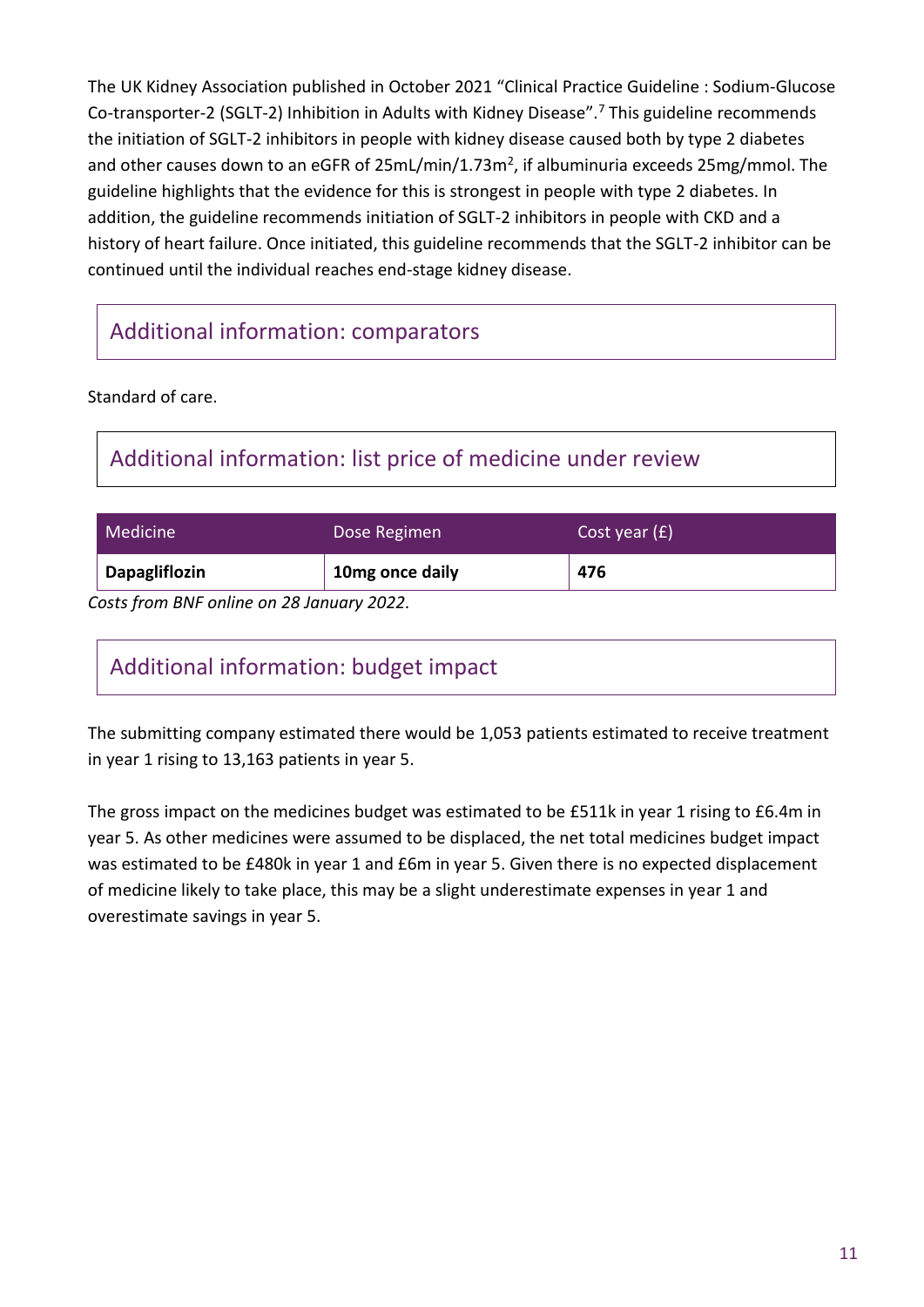#### **References**

- 1. AstraZeneca UK Limited. Dapagliflozin 5mg and 10 mg film-coated tablets (Forxiga ®) Summary of product characteristics. The electronic medicines compendium (emc). Available from[: https://www.medicines.org.uk/emc](https://www.medicines.org.uk/emc)
- 2. The European Medicines Agency (EMA) European Public Assessment Report. Dapagliflozin (Forxiga<sup>®</sup> and Edistride®). 2021, Procedure No. EMEA/H/C/WS1941. [www.ema.europa.eu](http://www.ema.europa.eu/)
- 3. Heerspink HJL, Stefánsson BV, Correa-Rotter R, et al. Dapagliflozin in patients with chronic kidney disease. N Engl J Med 2020;383:1436-46. DOI: 10.1056/NEJMoa2024816
- 4. Napp Pharmaceuticals Limited. Canagliflozin 100mg and 300mg film-coated tablets (Invokana®) Summary of product characteristics. The electronic medicines compendium (emc). Available from:<https://www.medicines.org.uk/emc>
- 5. National Institute for Health and Care Excellence (NICE) guideline [NG203]. Chronic kidney disease: assessment and management. 2021. Available from: <https://www.nice.org.uk/guidance/ng203>
- 6. National Institute for Health and Care Excellence (NICE) guideline [NG28]. Type 2 diabetes in adults: management. 2021. Available from: <https://www.nice.org.uk/guidance/ng28>
- 7. UK Kidney Association Clinical Practice Guideline: Sodium-Glucose Co-transporter-2 (SGLT-2) Inhibition in Adults with Kidney Disease. 18 October 2021. Available at <https://ukkidney.org/health-professionals/guidelines/guidelines-commentaries>
- 8. Wiviott SD, Raz I, Bonaca MP, et al. Dapagliflozin and Cardiovascular Outcomes in Type 2 Diabetes. New England Journal of Medicine 2019;380:347-357
- 9. Kent S, Schlackow I, Lozano-Kühne J, et al. What is the impact of chronic kidney disease stage and cardiovascular disease on the annual cost of hospital care in moderate-to-severe kidney disease? BMC Nephrol 2015;16:65.
- 10. National Institute for Health and Care Excellence (NICE). NG107. RRT and conservative management. Economic analysis report: Cost-effectiveness analysis of HDF versus high flux HD. Available at: [https://www.nice.org.uk/guidance/ng107/documents/supporting](https://www.nice.org.uk/guidance/ng107/documents/supporting-documentation-2)[documentation-2](https://www.nice.org.uk/guidance/ng107/documents/supporting-documentation-2)
- 11. National Health Service (NHS). National Health Service. 2019/20 National Cost Collection data. Available at:<https://www.england.nhs.uk/national-cost-collection/#ncc1819>
- 12. NHS Blood and Transplant. Cost-effectiveness of transplantation. Available at: [https://nhsbtmediaservices.blob.core.windows.net/organ-donation](https://nhsbtmediaservices.blob.core.windows.net/organ-donation-assets/pdfs/Organ_Donation_Registry_Fact_Sheet_7_21337.pdf)[assets/pdfs/Organ\\_Donation\\_Registry\\_Fact\\_Sheet\\_7\\_21337.pdf](https://nhsbtmediaservices.blob.core.windows.net/organ-donation-assets/pdfs/Organ_Donation_Registry_Fact_Sheet_7_21337.pdf)

This assessment is based on data submitted by the applicant company up to and including 11 March 2022.

Medicine prices are those available at the time the papers were issued to SMC for consideration. SMC is aware that for some hospital-only products national or local contracts may be in place for comparator products that can significantly reduce the acquisition cost to Health Boards. These contract prices are commercial in confidence and cannot be put in the public domain, including via